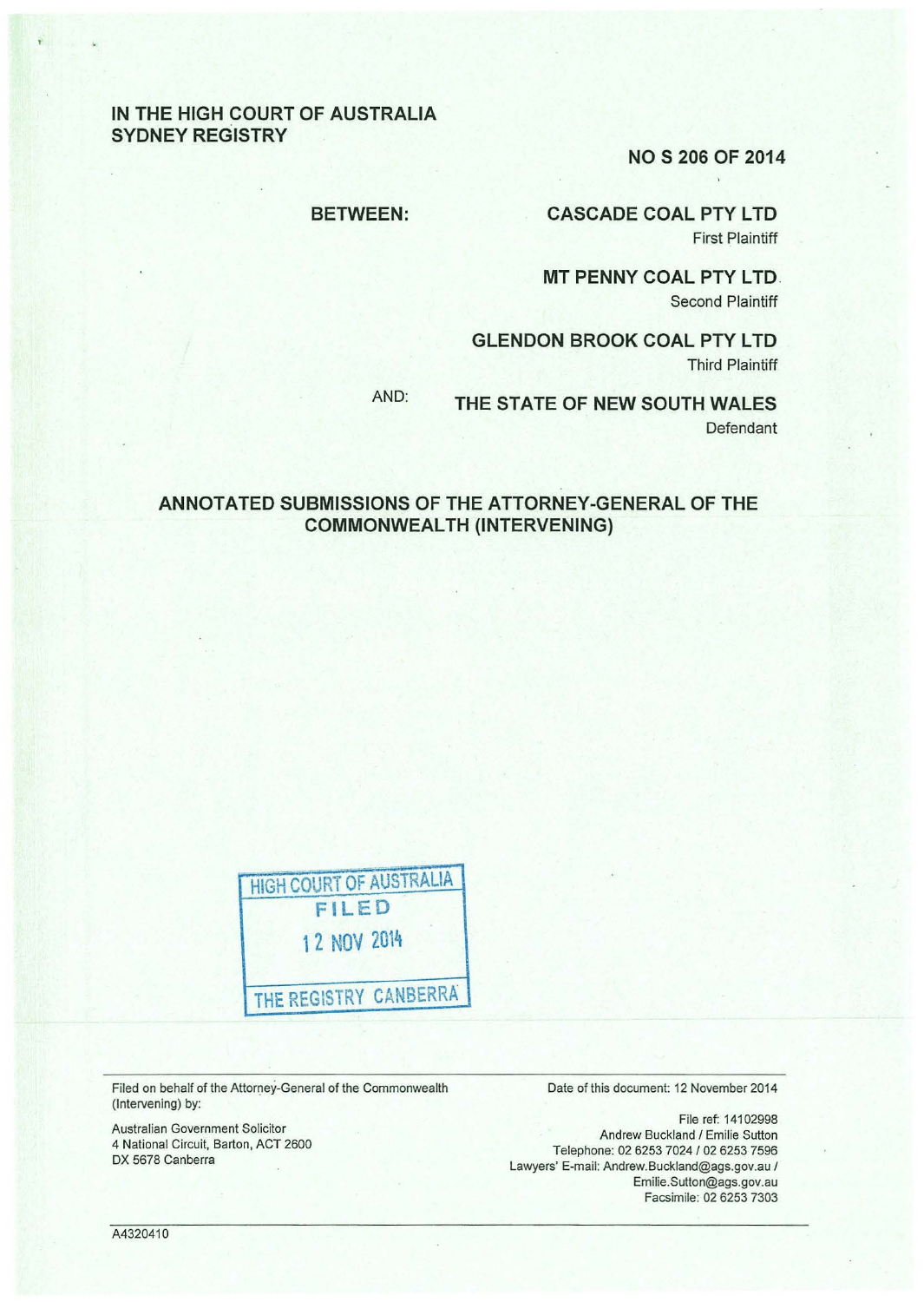### PART I FORM OF SUBMISSIONS

1. These submissions are in a form suitable for publication on the internet.

### PART II BASIS OF INTERVENTION

2. The Attorney-General of the Commonwealth (Commonwealth) intervenes under s 78A of the Judiciary Act 1903 (Cth). The Commonwealth intervenes in support of the position of the defendant in relation to the first question stated for the opinion of the Full Court and largely in support of the position of the plaintiffs in relation to the second question stated for the opinion of the Full Court.

### 10 PART Ill LEGISLATIVE PROVISIONS

3. The Commonwealth adopts the plaintiffs' statement of the applicable legislative provisions.

### PART IV ISSUES AND ARGUMENT

# Summary of Argument

- 4. In summary, the Commonwealth contends:
	- 4.1. The provisions of Sch 6A to the Mining Act 1992 (NSW) (the impugned provisions) are a 'law' for the purposes of s 5 of the Constitution Act 1902 (NSW) and would be a 'law' for the purposes of s 51 of the · Commonwealth Constitution if enacted by the Commonwealth Parliament.
- 20 4.2. There is no covering the field inconsistency between the impugned provisions and the Copyright Act 1968 (Cth) (the Copyright Act). However s 109 of the Constitution renders cl 11(4) of Sch 6A to the Mining Act inoperative at least to the extent that clause denies an obligation to provide 'terms' or 'equitable remuneration' as required by ss 183(5) and s 183A(2) of the Copyright Act, but may have no further operation.

## Adoption of argument and additional matters

5. The Commonwealth adopts its written submissions in NoS 110 of 2014 (Duncan proceeding) and makes submissions on the two additional matters 30 raised by the plaintiffs in this proceeding.

## Proposition 3: Impugned legislation is not a 'law'

6. The plaintiffs adopt the third proposition from the Duncan proceeding that 'the impugned legislation is not a "law" within the meaning of s 5 of the Constitution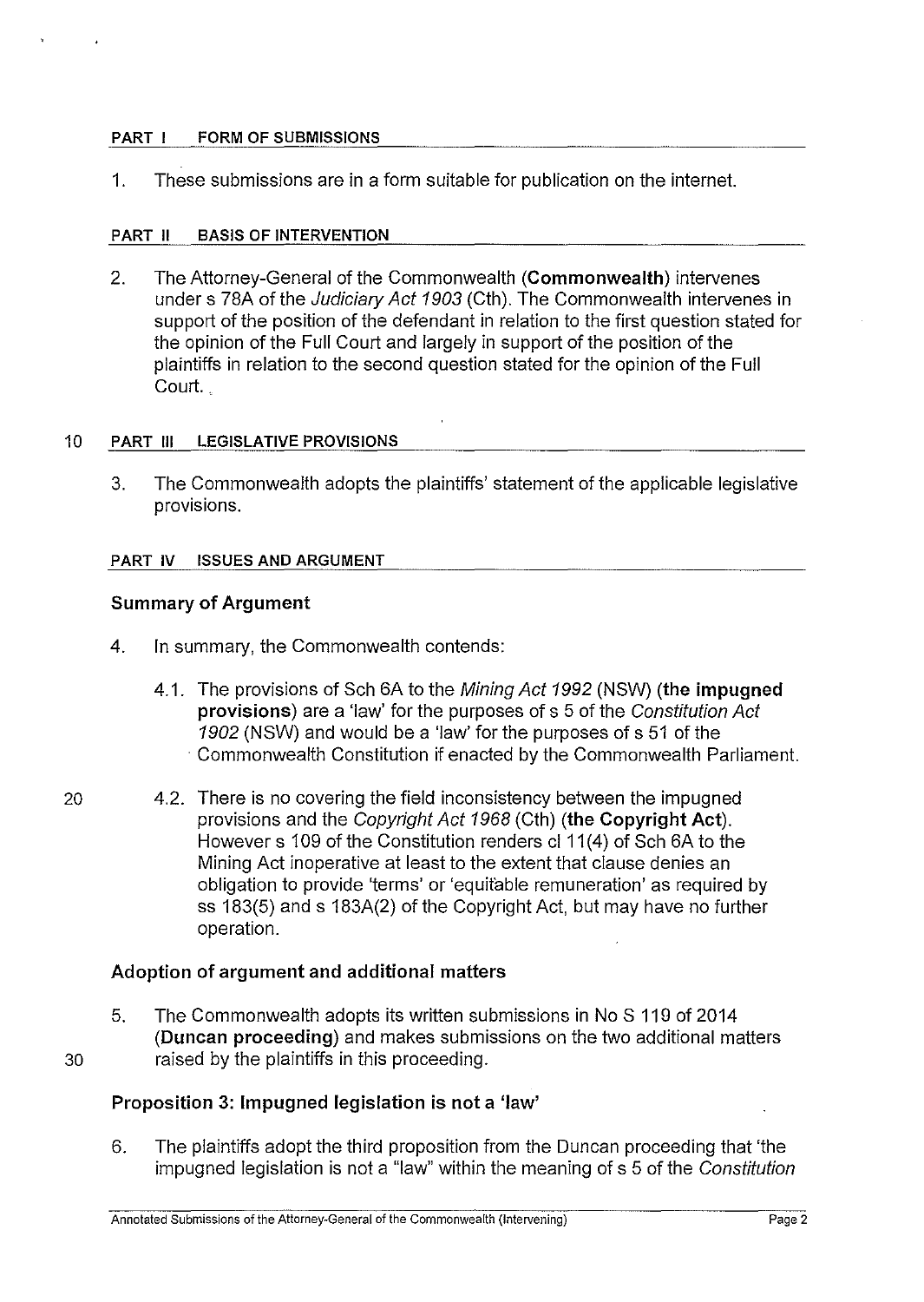Act 1902 (NSW).<sup>1</sup> The plaintiffs' submissions should not be accepted for the following reasons:

- 6.1. Proposition 3 is a restatement of Propositions 1 and 2 from the plaintiff's submissions in the Duncan proceeding and should be rejected for the reasons set out in the Commonwealth's submissions in that proceeding.
- 6.2. There is no basis for reading a limitation into the word 'law' in s 5 of the Constitution Act.
- 6.3. In any event, for the reasons set out in the Commonwealth's submissions in the Duncan proceeding, the impugned provisions alter rights, thereby 10 satisfying the criterion of validity proposed by the plaintiffs.
	- 7. It is clear from the way in which Proposition 3 is presented, that the plaintiffs' argument seeks to achieve a separation of legislative and judicial powers through a restrictive reading of the word 'law'. For example, the plaintiffs contend that, in its use of the word 'law', s 51 of the Commonwealth Constitution does not extend to the making of adverse findings in respect of the conduct of individuals, and the meting out of punishment or penalty consequent upon the making of such findings'. $^{\rm 2}$
- 8. To achieve this outcome, the plaintiffs rely on a statement by Latham CJ in Commonwealth v Grunseit **(Grunseit)** *<sup>3</sup>*referred to by the Court in 20 Plaintiff 815712002 v Commonwealth **(Plaintiff S157),'** that the 'hallmark of the exercise of legislative power' is the determination of 'the content of a law as a rule of conduct or a declaration as to power, right or duty'.<sup>5</sup> The plaintiffs deploy this statement to contend that the word 'law' in s 51 of the Constitution marks the territory between legislative and judicial power, and that that constitutional line marking should apply to State power through the word 'law' in s 5 of the NSW Constitution. These arguments should be rejected.
- 9. The Commonwealth submits that Latham CJ's statement in Grunseit, and its subsequent applications, is directed to questions concerning the distinction between Commonwealth *legislative* and executive power in the particular 30 contexts that arose in those cases. It might also be an expression of how the operation of a Commonwealth law can be delineated to establish the requisite connection between the law and a relevant head of power in s 51 of the Constitution.<sup>6</sup> Grunseit concerned the distinction between legislative and executive power for the purposes of determining whether an instrument was to be laid before the Houses of Parliament in accordance with the Act in question. The discussion of Grunseit in Plaintiff S157 was in the context of the Court considering the limits on Parliament's power to delegate broad legislative power

 $\Delta$ Plaintiffs' submissions at [8]; plaintiffs submission in the Duncan proceeding at [22].

<sup>2</sup>  Plaintiffs' submissions at [10].

<sup>3</sup>  (1943) 67 CLR 58, 82.

<sup>4</sup>  Plaintiff 815712002 v Commonwealth (2003) 211 CLR 476.

<sup>5</sup>  Plaintiff S157/2002 at 512-513 (Gaudron, McHugh, Gummow, Kirby and Hayne JJ).

<sup>6</sup>  Ibid 513.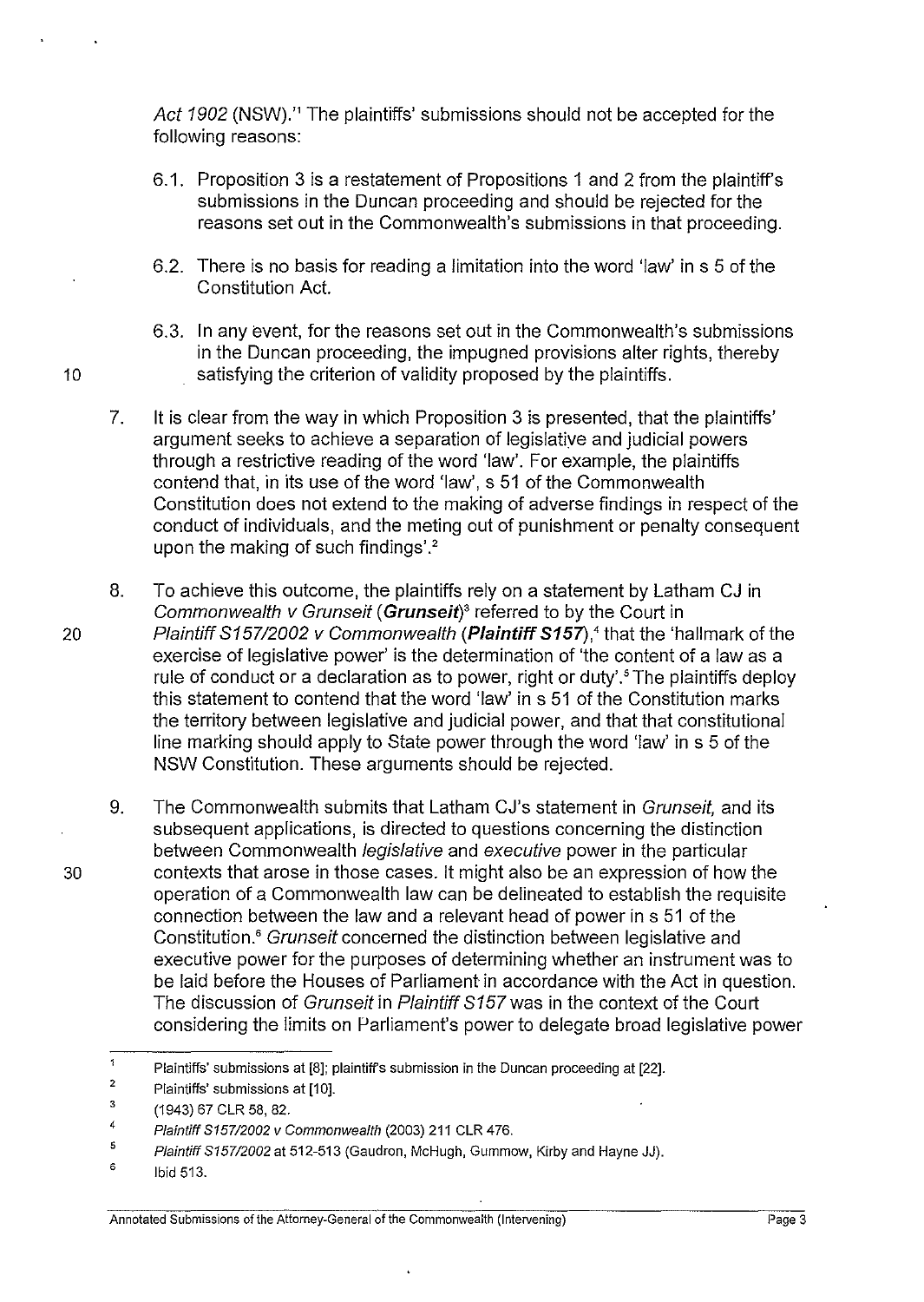to the executive government. The observations in those cases in relation to the 'hallmarks' of legislative power are of limited relevance outside the specific contexts in those cases and, certainly, are of no relevance to questions about the relationship between legislative and judicial power.

- 10. Even in its proper context, the limitation that is said to arise from Grunseit derives from the constitutional conception of a separation between legislative and executive power, not from the word 'law'. The word 'law' in s 51 does not, itself, impose constraints in addition to the limits discernible from the requirements of separation of powers principles. With respect, Dawson J was 1 o correct in Kable v Director of Public Prosecutions (NSWY **(Kable)** to say that '"laws' is synonymous with the word 'statutes"'.• A law is one that passes through the Houses of Parliament and has received the royal assent.<sup>9</sup> This would clearly extend to statutes in the nature of a *privilegium*.<sup>10</sup>
	- 11. Furthermore, the argument that a bill of attainder is not a 'law' on this basis was rejected by the Court in Kable.<sup>11</sup> A Commonwealth law of that character would be invalid, not because it lacks the quality of a 'law', but because it would also involve an exercise of judicial power. <sup>12</sup>
- 12. The plaintiffs also rely on the use of expressions like 'law of a State' in ss 109 and 118 of the Constitution as a means of entrenching a constitutional meaning 20 for a state 'law' in s 5 of the NSW Constitution. However, the effective operation of those provisions does not require the word 'law' to have the meaning contended by the plaintiffs.<sup>13</sup> Those provisions may well be inapplicable to some forms of 'law', but it does not necessarily follow that 'laws' must have the contended meaning. For example, a federal or State law that creates no rule of conduct is likely to be incapable of giving rise to an inconsistency under s 109, but it does not logically follow that s 109 requires either law to be of a particular character.
	- 13. The comments of Dixon J in Grunseit and Gummow and Hayne JJ in Momcilovic v The Queen<sup>14</sup> must be seen, in that context, as directed to an

<sup>7</sup>  (1996) 189 CLR 51.

<sup>8</sup>  Kable at 76; McHugh J agreed at 109. Although Dawson J in Kable was concerned with the meaning of the word 'laws' in s 5 of the Constitution Act 1902 (NSW), the same understanding should be adopted for s 51 of the Commonwealth Constitution.

<sup>9</sup>  See, eg, F W Maitland, The Constitutional History of England (1st ed, 1908, reprinted 1948) 381: '... the chief function of parliaments is to make statutes. ... The essence of the statute seems to be the concurrence of the king, the House of Lords and the House of Commons'.

<sup>10</sup>  Australian Communist Party v Commonwealth ('Communist Party Case) (1951) 83 CLR 1, 261 (Fullagar J). As Maitland put it, '... it seems very necessary to notice that the power of a statute is by no means confined within what the jurist or political philosopher would consider the domain of legislation. A vast number of statutes he would class as *privilegia* than as leges; the statute lays down no general rule, but deals only with a particular case' (ibid 382).

<sup>11</sup>  See, Kable at 64 (Brennan CJ); 76-77 (Dawson J); 109, 121 (McHugh J), 125 (Gummow J).

<sup>12</sup>  Haskins v The Commonwealth (2011) 244 CLR 22, 37; Polyukhovich v The Commonwealth (War Crimes Act Case) (1991) 172 CLR 501, 536 (Mason CJ), 649·50 (Dawson J), 685-686 (Toohey J), 721 (McHugh J).

<sup>13</sup>  Cf, plaintiffs' submissions at [14].

<sup>14</sup>  Referred to in the plaintiffs' submissions at [15]-[18].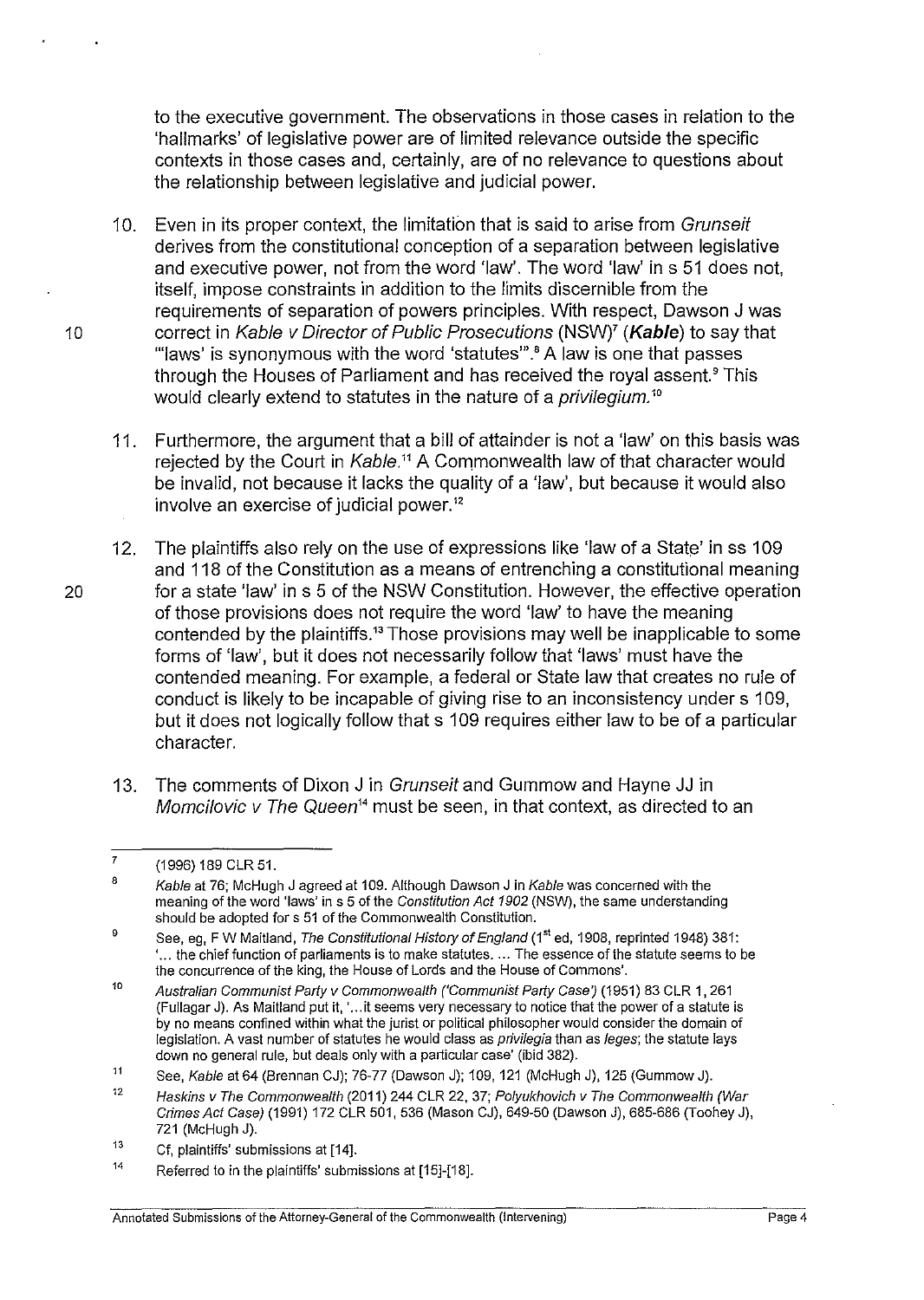exercise of assessing inconsistent legislative commands, duties or sanctions. Without conflicting legislative commands, duties or sanctions, s 109 would have no operation. However, that does not require 'laws' to have those features.

- 14. The plaintiffs also rely upon the contrasting use of 'laws' and 'judicial proceedings' in ss 51 (xxv) and 118 in support of the argument that both provisions 'impliedly recognise that state judicial power is to be exercised in "judicial proceedings"'.<sup>15</sup> The short answer to this submission is that neither provision refers to 'state judicial power'. In any event, the effective operation of those constitutional provisions does not require the suggested constitutional 10 content advanced by the plaintiffs.
	- 15. The plaintiffs' arguments to support Proposition 3 are in marked contrast to the reasoning of the Court in Kable and Kirk v Industrial Court (NSW) (Kirk)<sup>16</sup> to support the conclusions that constitutional expressions like 'State courts' and 'State Supreme Courts' have an entrenched constitutional meaning. The Court in those cases relied on more than the mere use of those words in the Commonwealth Constitution: the essential characteristics were required for the effective operation of Chapter Ill. The same could not be said for the textual references to State 'laws'.
- 16. In any event, even if the word 'law' ins 5 of the NSW Constitution and s 51 of 20 the Commonwealth Constitution has the meaning contended by the plaintiffs, for the reasons set out in the Commonwealth's submissions in the Duncan proceeding, the provisions of Sch 6A operate to alter rights: they do not mete out punishment consequent upon the making of findings."

## **Other matters**

 $\cdot$  17. The plaintiffs rely<sup>18</sup> on the decision of the Supreme Court of British Columbia in Sewell v The British Columbia Towing and Transportation Co Limited **(the Thrasher Case).19** However, subsequent to the decision the Supreme Court of British Columbia in that case, the Governor-General referred the questions answered by that Court to the Supreme Court of Canada. As the law report 30 indicates,<sup>20</sup> the Supreme Court reached the contrary view on those questions, including that the Provincial Legislature did have the power to set the procedures for the Supreme Court of British Columbia. Accordingly, the plaintiffs' reliance on that case is misplaced."

- 17 Cf the plaintiffs' submissions at [19].
- 18 Plaintiffs' submissions at [22]-[23].

20 (1882) 1 BC (Irving) 153, 243-4.

<sup>15</sup>  Plaintiffs' submissions at [20].

<sup>16</sup>  (2010) 239 CLR 531.

<sup>19</sup>  (1882) 1 BC (Irving) 153.

<sup>21</sup>  No reasons were provided for those answers. The discussion of the case by Lefroy is annotated as having overruled the Supreme Court of British Columbia: The Law of Legislative Power in Canada (1897-8), The Toronto Law Book and Publishing Company Limited, 126.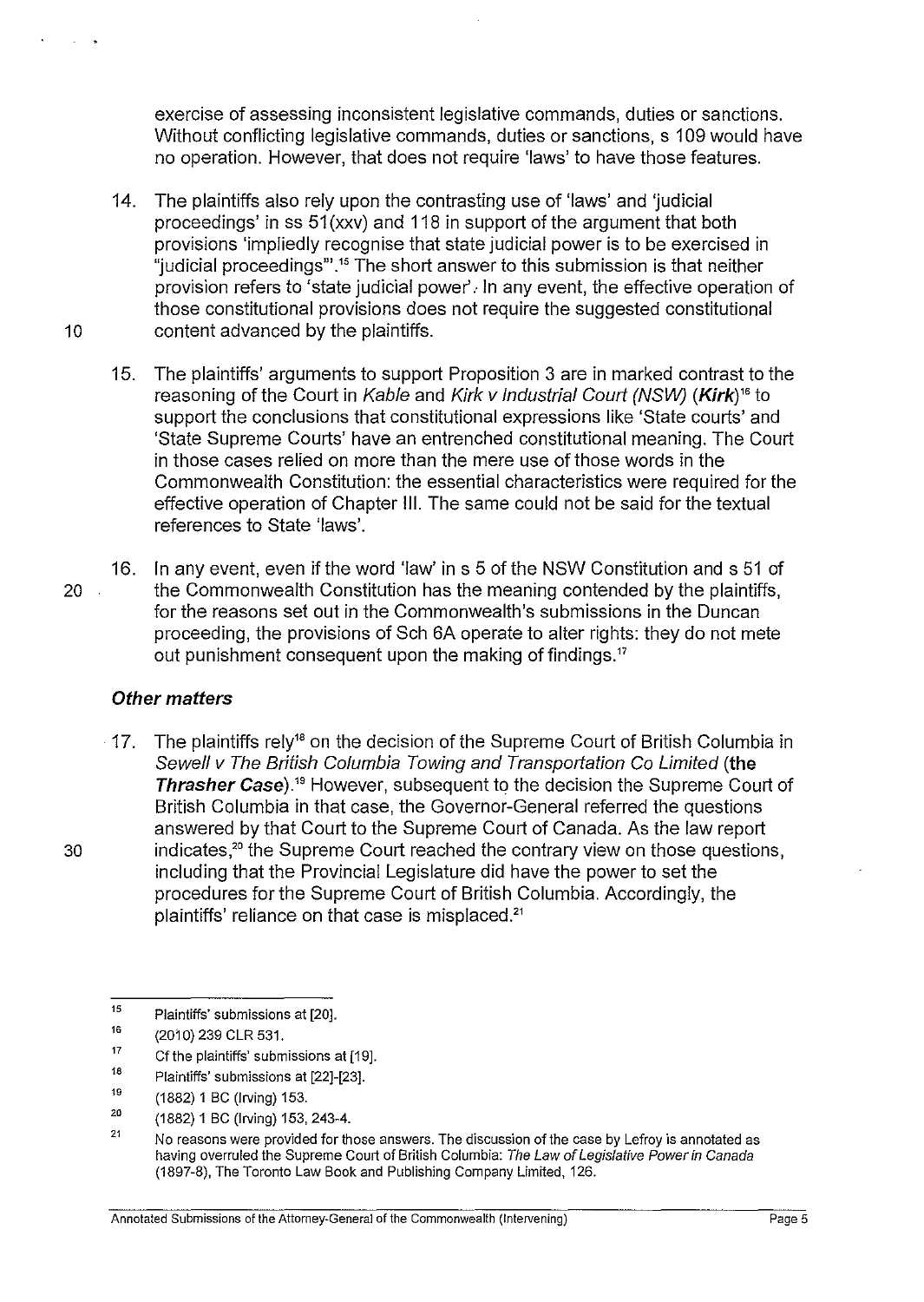- 18. In any event, the decision of the Supreme Court of British Columbia in the Thrasher Case was predicated on an implication of separation of powers that was said to condition the grant of legislative power to the Provincial Legislature.<sup>22</sup> That reasoning is inapplicable to the NSW Constitution.
- 19. The existence or non-existence of a parliament's inherent power to punish for contempt<sup>23</sup> has no bearing on the scope of plenary legislative power to enact laws. They are conceptually distinct aspects of the State's constitutional arrangements. The privileges and powers of the NSW Parliament are, as the plaintiffs acknowledge, a product of its colonial constitutional history. The scope 10 of its 'plenary' legislative power has never been seen as tethered to its inherent powers and, indeed, was ample enough to enact legislation declaring/defining its powers and privileges to encompass the same powers and privileges as those enjoyed by the House of Commons, including powers to commit for contempt, to judge that same contempt and to commit for the contempt by Warrant.<sup>24</sup>

### **Section 109 inconsistency**

- 20. The plaintiffs's 109 claim has two features:
	- 20.1. First, it seeks to render inoperative the whole of cl 11 of Sch 6A;
- 20.2. Secondly, it asserts both covering the field inconsistency and 20 inconsistency arising from direct contradiction. In support of the first form of inconsistency it is said that the Copyright Act, especially Div 2 of Pt VII, provides a scheme that is 'comprehensive and exhaustive', into which cl 11 intrudes.<sup>25</sup> As for the direct form of inconsistency, it is said that cl 11 'does in terms contradict the Commonwealth law, because it purports to authorize the State to do the acts comprised in the plaintiffs' copyright without provision for compensation'.<sup>26</sup>
- 21. Because these submissions are to be filed contemporaneously with the submissions for the defendant and the interveners, the Commonwealth is not aware of the full extent of the controversy in respect of the plaintiffs' s 109 30 submissions. Accordingly, these submissions identify the general manner in which s 109 might operate under various scenarios.
	- 22. In summary, the Commonwealth submits as follows:

<sup>22</sup>  (1882) 1 BC (Irving) 153. 171-2.

<sup>23</sup>  Cf Plaintiffs' submissions at [24]-[26].

<sup>24</sup>  See G Carney, Members of Parliament: Law and Ethics (2000) 167; The Speaker of the Legislative Assembly of Victoria v Glass (1871) LR 3 PC 560; Doyle v Falconer (1866) LR 1 PC 328; Dill v Murphy (1864) 1 Moo PC (NS) 487.

<sup>25</sup>  Plaintiffs' submissions at [30], [51]. There is some imprecision with the way in which the inconsistency tests are described and applied by the plaintiffs. At [30], the plaintiffs associate the covering the field test with the 'alters, impairs or detracts from' test, but at [51] the two tests appear to be identified as separate. albeit related, tests.

<sup>26</sup>  Plaintiffs' submissions at [30], [54].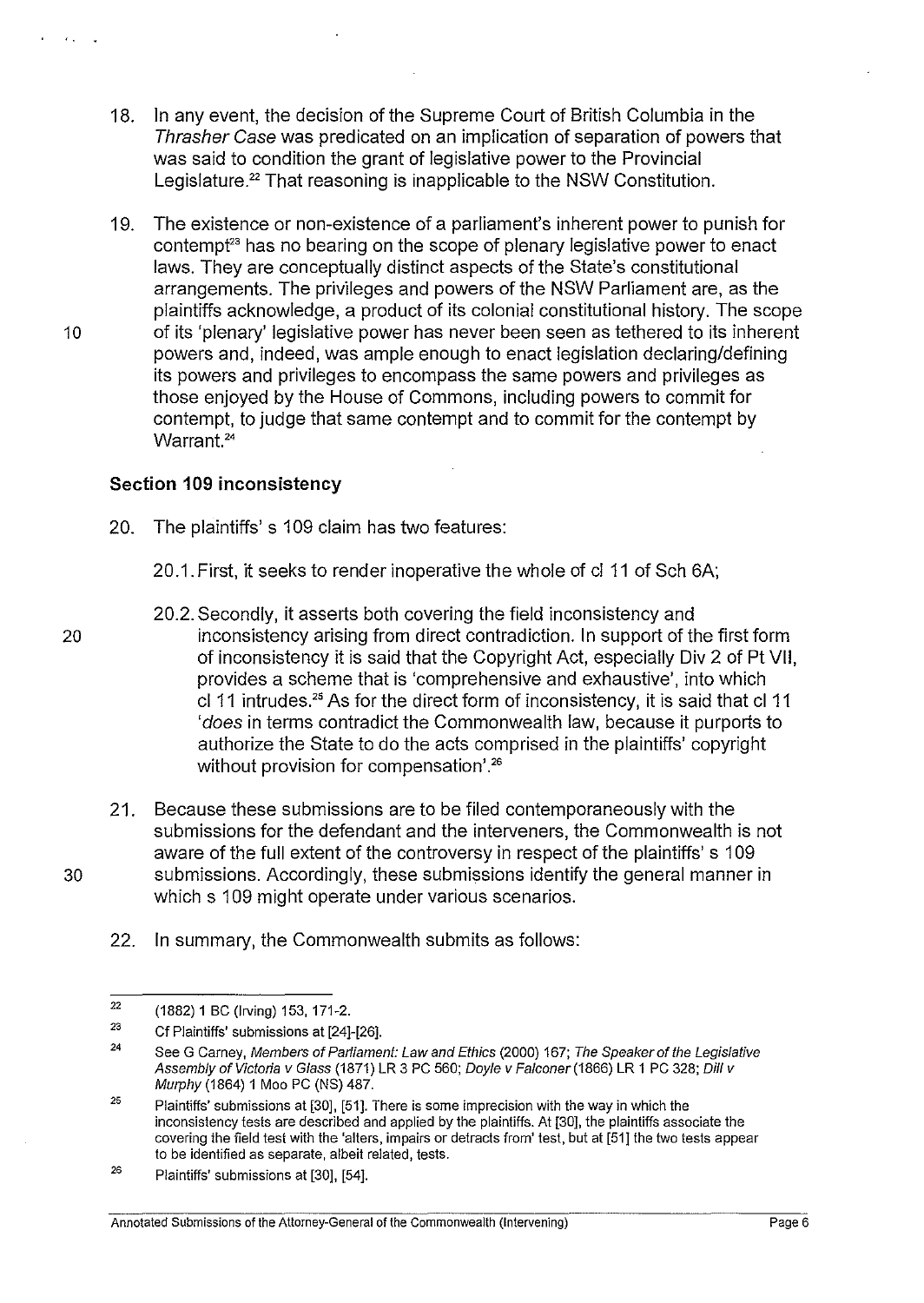- 22.1. There is no covering the field inconsistency.
- 22.2. Section 109 renders cl 11(4) inoperative at least to the extent that clause denies an obligation to provide 'terms' or 'equitable remuneration' as required by ss 183(5) and s 183A(2) of the Copyright Act, but may have no further operation.

### **Copyright under the Commonwealth Act**

- 23. Copyright comprises a bundle of exclusive rights set out in s 31 of the Copyright Act and subsists in 'works' that meet the requirements set out in s 33. An owner's copyright will be infringed by a person who does, or authorises the 10 doing in Australia of, any act comprised in the copyright (s 36(1)). Section 115 of the Copyright Act provides that a copyright owner may bring an action for an infringement of the copyright.
	- 24. The exclusive rights protected by the Act 'are negative in character', $27$  the scope of which is defined by reference to acts of infringement. In other words, copyright owners are not given positive rights under the Act to engage in protected acts: they have the right to prevent others from engaging in acts that infringe their copyright. The Copyright Act provides a statutory assurance of exclusive use, not a positive right or authority to use.
- 25. Consequently, where an act that does not infringe, or is taken by the Act not to 20 infringe, an owner's copyright, then the statutory protections for works offered by the Act are relevantly inoperative and the acts are not capable of giving rise to an action for infringement under the Act.

### **Crown use**

- 26. 'Crown use' of copyright does not constitute an infringement. Subsection 183(1) of the Copyright Act relevantly provides that the doing of acts comprised in the copyright in a work by a State, or by a person authorised in writing by a State, is not an infringement if the acts are done 'for the services of the ... State'.
- 27. Where there is 'Crown use' within the meaning of the Act, s 183 does not operate to confer rights to engage in acts comprising copyright. Instead, 30 because copyright is negative in nature, s 183(1) operates to qualify<sup>28</sup> or roll back the operation of the Act so as not to relevantly apply to those Crown uses. In other words, as against Crown use within the meaning of the Act, the owner does not enjoy the exclusive bundle of rights comprising the copyright.
	- 28. However in circumstances triggering the Crown use provisions, the Act imposes the following statutory obligations on the State:

**Annotated Submissions of the Attorney-General of the Commonwealth (Intervening)** Page 7

 $\mathcal{C} = \mathcal{C}(\mathbf{t})$  . We

<sup>27</sup>  See JT lntemational SA v Commonwealth (2012) 250 CLR 1 at 31, [36] (French CJ).

<sup>26</sup>  See Copyright Agency Ltd v NSW (2008) 233 CLR 279, [68] (Gleeson CJ, Gummow, Heydon, Grennan and Kiefel JJ).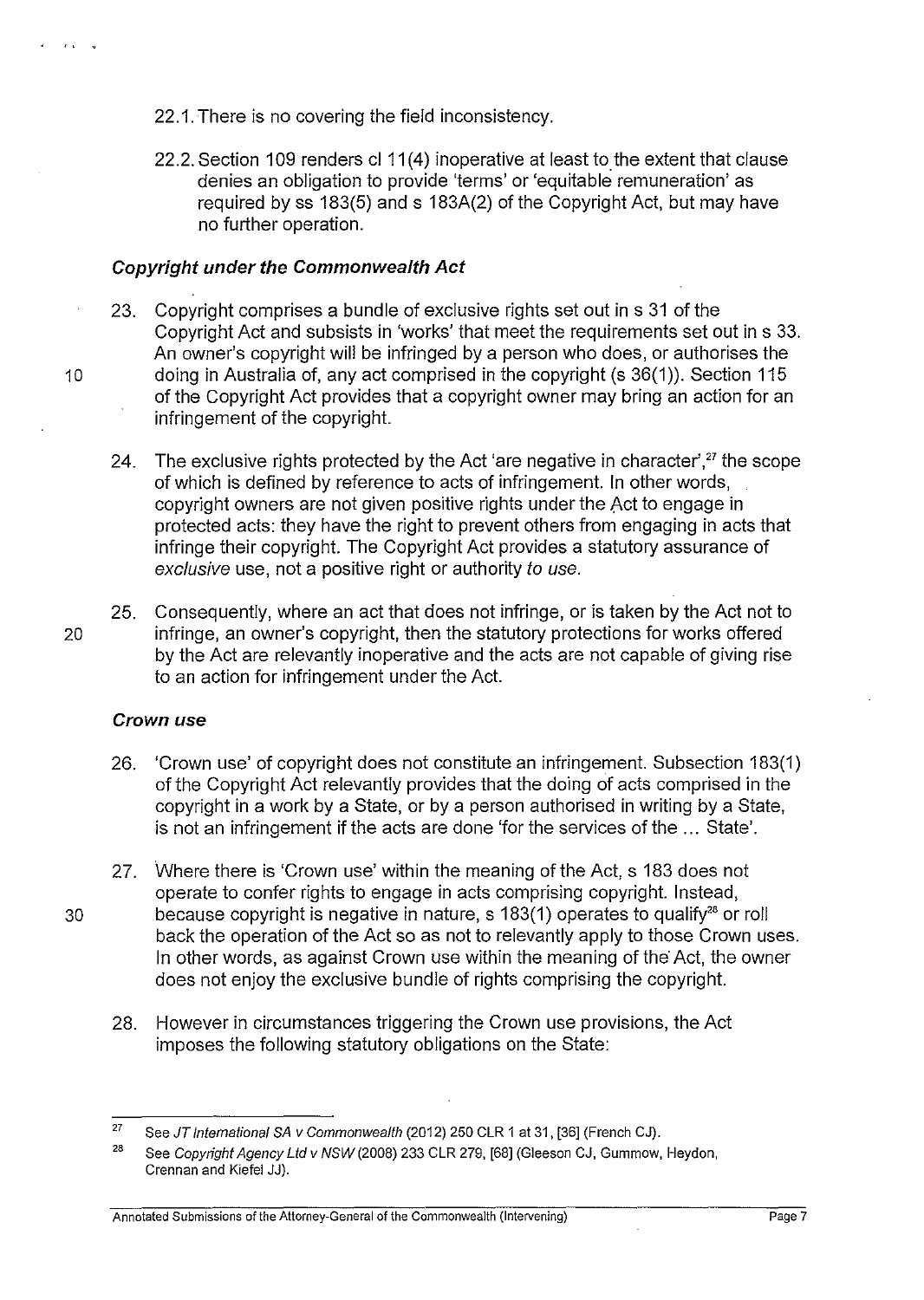- 28.1. If s 183A of the Copyright Act does not apply ('Special arrangements for copying for services of government'), the State is under an obligation to give notice under s 183(4) and to provide 'terms' in accordance with s 183(5).
- 28.2.1f s 183A does apply, the State is under an obligation to pay 'equitable remuneration' (s 183A(2)).

# **The impugned provisions**

- 29. Subclause 11 **(1)** of Sch 6A to the Mining Act authorises the appropriate official to use (including to reproduce) or disclose (including to publish or 10 communicate), for specified purposes, certain 'information' obtained in respect of the cancelled licences.
	- 30. Subclause 11(3) provides that no intellectual property right or duty of confidentiality prevents the use or disclosure of information by the appropriate official as authorised by cl 11 or the use or disclosure of that information by or on behalf of a person to whom it has been disclosed.
	- 31. Subclause **11 (4)** provides that no liability attaches to the State or any other person in connection with authorised use or disclosure.

# **Application of s 109**

- 32. To the extent that 'information' for the purposes of the impugned provisions is 20 not a 'work' within s 33 of the Copyright Act, then the Crown use provisions of the Copyright Act are not engaged and, consequently, no inconsistency under s 109 arises between the impugned provisions and the provisions of the Copyright Act.
- 33. To the extent that 'information' for the purposes of the impugned provisions is a 'work' within s 33 of the Copyright Act, then the work attracts the protection provided by the Copyright Act against infringement. On the assumption that the acts comprised in the copyright are done 'for the services of the ... State', then the Crown use provisions are engaged and the doing (pursuant to cl 11 (1 )) of acts comprised in the copyright will not constitute an infringement of the 30 owner's copyright. The statutory protection for copyright will not operate against the Crown use and the copyright owner will have no action for infringement of copyright to the extent of that Crown use. Section 183 operates to qualify or roll back the copyright protection under the Act and, accordingly, no inconsistency arises between cl 11(1) of the impugned provisions and the provisions of the Copyright Act. Nor will cl 11 (3) relevantly operate against any applicable Commonwealth provision.
- 34. Because the scheme of the Act operates **in** this way, the plaintiffs' covering the field argument must also be rejected. To the extent that it is rolled back, the Act does not seek to cover the field that has been vacated. To put it another way, 40 the comprehensive scheme created by the Act marks out the field in relation to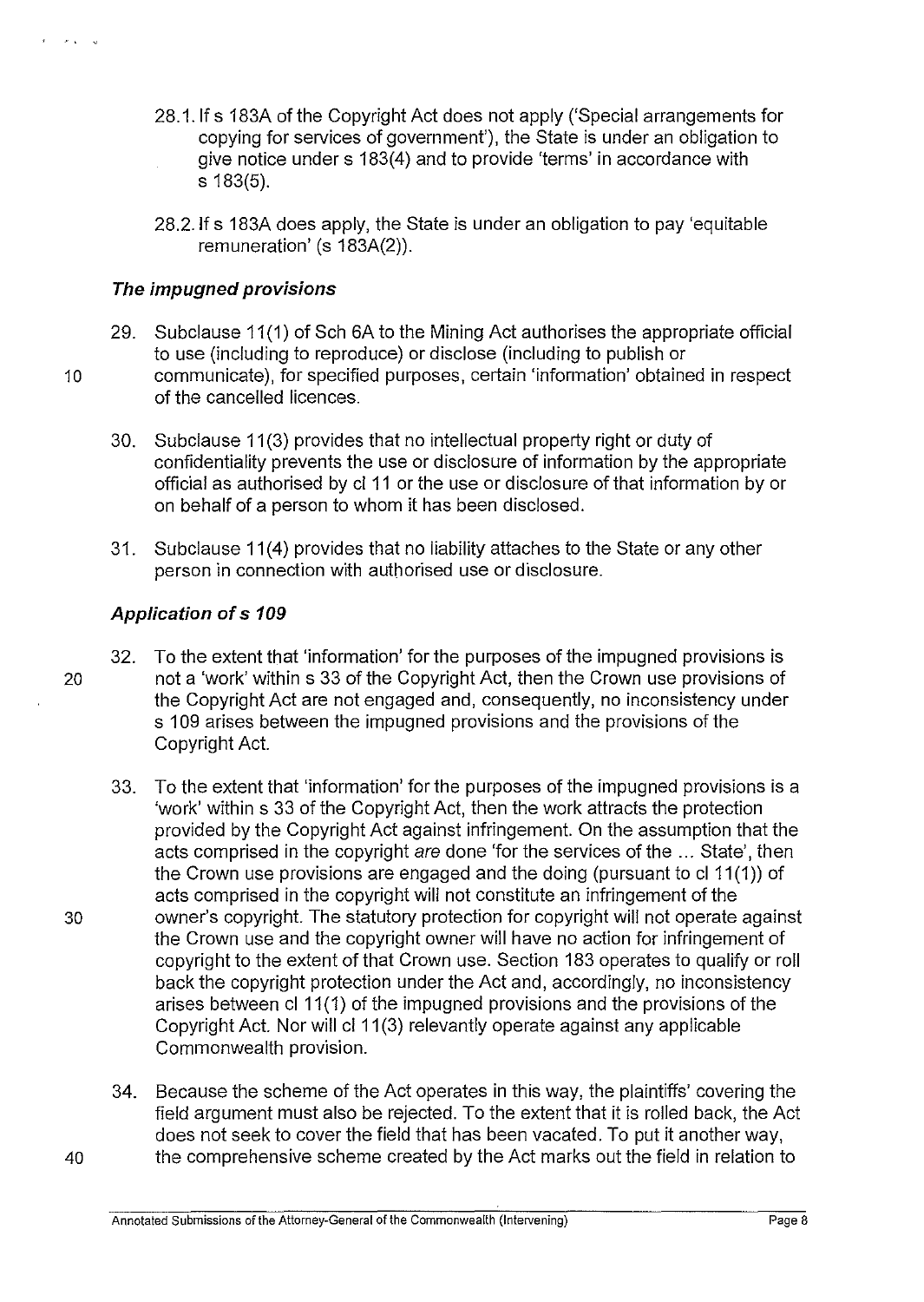which the rights of copyright are exclusive. That field does not extend to circumstances where an infringement does not, or is taken not to, occur.

- 35. However, the State remains under the obligations imposed by the Crown use provisions to give notice and provide 'terms' (under s 183(4) and (5)), or pay 'equitable remuneration' under s 183A(2).
	- 35.1. To the extent that cl 11 (4) denies an obligation to provide 'terms' or 'equitable remuneration' as required by ss 183(5) and 183A(2) of the Copyright Act, cl11 (4) is inconsistent with those Commonwealth provisions and, consequently, invalid to that extent.
- 10 35.2. If the words '[n]o liability' in cl 11(4) are capable of being read to include the giving of notice as required by  $s$  183(4), then cl 11(4) would be inconsistent, to that extent, with the requirement in s 183(4).
- 36. It is not clear whether there is a dispute between·the parties as to whether the use or disclosure of information authorised by cl 11 (1) will necessarily be acts 'done for the services of the ... State' within s  $183(1)$ .<sup>29</sup> In the event that it were contended and found that the acts will not be done 'for the services of the ... State', s 109 will have a larger scope of operation. To the extent that the appropriate official uses or discloses information under cl 11(1), that provision, along with cls 11 $(3)$  and (4), would in those circumstances be inconsistent with 20 ss 13, 31, 36 and 115 of the Copyright Act and, consequently, invalid.

• • • v

# **A copyright licence**

- 37. In its defence,<sup>30</sup> the defendant pleads in the alternative that the second and third plaintiffs granted<sup>31</sup> the Minister for Mineral Resources the right in copyright 'to publish, print, adapt, and reproduce all exploration reports lodged ... in any form and for the full duration of the copyright'. It is further said that such a copyright licence (i) subsists despite the cancellation of the mining licences and (ii) constitutes a licence for the purposes of s 36 of the Copyright Act.
- 38. As it is presently unclear how the parties intend (if at all) to deploys 109 30 arguments in relation to this alleged licence, the Commonwealth reserves its position on this matter.

<sup>29</sup>  As to which see Copyright Agency Ltd v NSW (2008) 233 CLR 279 at 299 [56], 305 [90].

<sup>30</sup>  Special Case Book (SCB) at 42. The plaintiffs address this point in the plaintiffs' submissions at [55]-[60]. .

<sup>31</sup>  Pursuant to condition 46 of the cancelled mining licences: SCB at 129; 190.